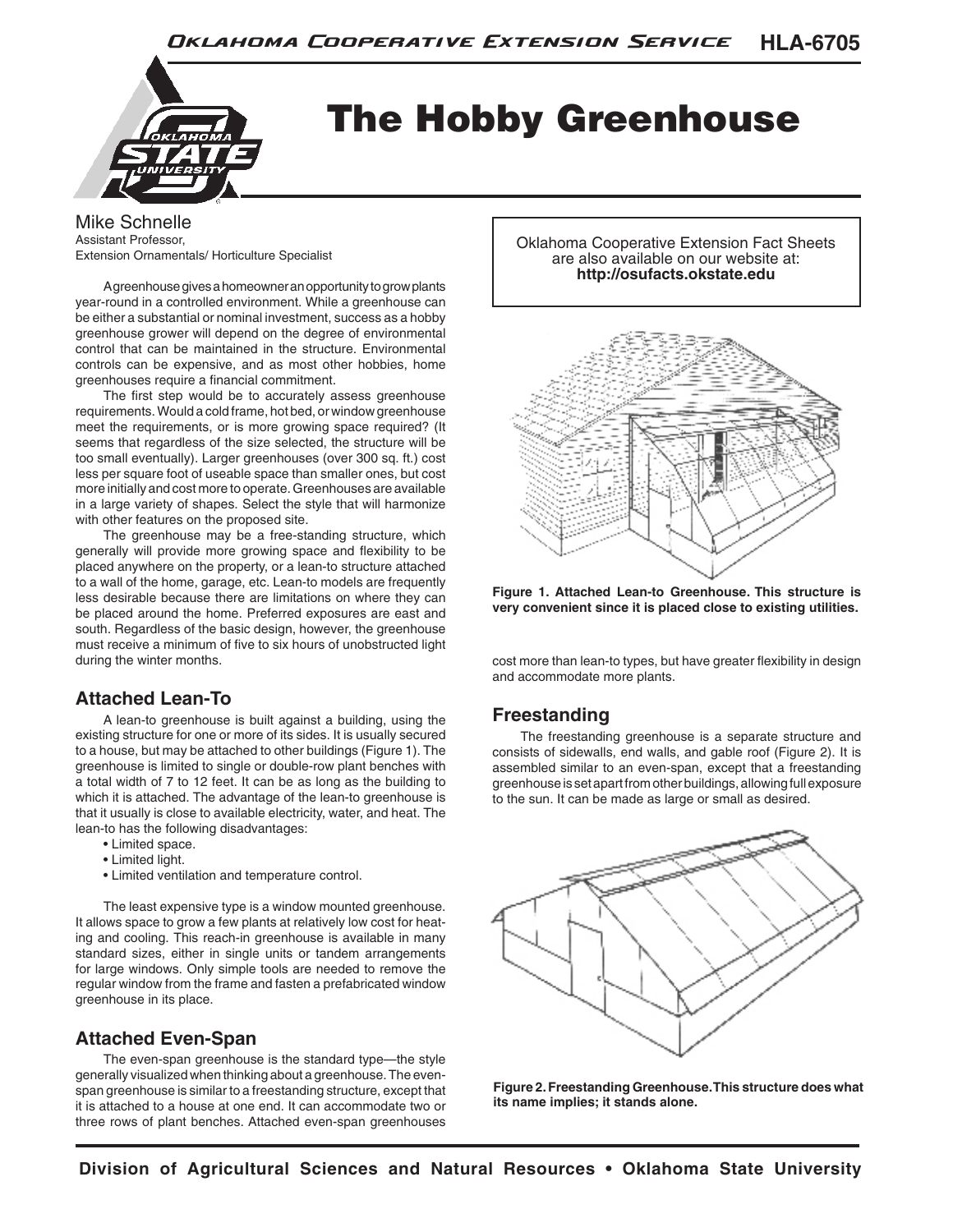The freestanding greenhouse is more easily adapted to the builder's ideas of location, size, and shape than attached greenhouses. It also provides more light, but requires more heat at night because of the additional exposed surface area. Separate heating and cooling systems will be necessary.

#### **Cost**

The lowest cost per square foot of growing space is available in a 17 to 18-foot wide even-span greenhouse. It will house two side benches, two walks, and a wide center bench. The lowest total cost for a greenhouse is a 7 to 12-foot wide lean-to house with double-row benches and a central walk. Keep in mind that a lean-to greenhouse has less glass or other exposed covering; therefore, heating costs are less than for a free standing greenhouse.

#### **Locating the Greenhouse**

After deciding on the type of greenhouse desired, its placement will need to be determined. An ideal site for a greenhouse would be well drained, nearly level, and with full exposure to sunlight. It would slope slightly to the south and have a windbreak on the side of the prevailing wind.

The first choice for a greenhouse site should be on the south or southeast side of the house in a sunny location. The east side is the second best location, since it will capture the most November to February sunlight. The next best locations are the southwest and west, and the north side is the least desirable location.

A greenhouse can be placed where it will be partly shaded during the summer, when a reduction in light is desirable. Be sure the greenhouse is not shaded too heavily, and take into account the possibility of falling limbs that can damage the greenhouse.

Some plants will grow in a greenhouse in any location. However, types of plants which can be grown will be limited if the greenhouse is not placed in the best possible location.

Sometimes a greenhouse can be placed against a door, window, or basement entrance of the house. This allows heat from the house to enter the greenhouse, makes the greenhouse more accessible, and saves on construction costs. The home heating bill, however, will increase significantly. With an L-shaped house, the cost of two greenhouse walls can be saved by building the greenhouse in the "L."

Wind protection may be more important than whether the greenhouse runs north and south or east and west. Protect the greenhouse from winds by locating it so existing buildings will shield it, or by providing it with a windbreak hedge or fence.

## **Designing the Greenhouse**

Determine the exact dimensions for the greenhouse before starting to build. Width is the most important dimension; it will not be changed during the life of the greenhouse. Length can be increased if more space is desired.

#### **Greenhouse Width**

Determine the width of the greenhouse by adding the widths of the plant benches and the walks. Allow approximately six inches for walls at either side and two inches for air-circulation space between the sidewalls and the benches.

Side benches are serviced from only one side and should be no wider than one's reach. For some people, this will be two feet; for others, perhaps as much as three feet. Center benches are serviced from both sides and, thus, can be as wide as six feet. They should be narrow enough to permit one to work comfortably.

Determine the width of the walkways according to their intended use. If they will be used only as a place to stand while servicing the benches, 18 or 19 inches is sufficiently wide; however, if a wheelbarrow will be brought into the greenhouse, the width

must be greater. Wide walks, e.g. 24 to 30 inches, will allow easy passage for visitors who may not be used to walking between rows of plants.

Should a disabled individual confined to a wheelchair desire access, special design specifications should be kept in mind. Access walks to the greenhouse (if freestanding) need to be at least four feet wide, with a grade of no more than five percent (6 inches every 10 feet). Obviously, these wide entrances and paths throughout the structure will influence the width of the greenhouse.

#### **Greenhouse Length**

Determine the length of the greenhouse by dividing the total number of plants to be grown in the greenhouse by the density at which they can be spaced per linear foot of bench. For example, assume a freestanding greenhouse with two 30-inch deep side benches and one 48-inch deep center bench. Calculate the number of plants that could be grown per linear foot of bench space. Thus, if 500 plants are to be grown, and it is calculated that each side bench could grow five plants per linear foot, and the center bench could grow seven plants per linear foot, i.e. a total of 17 plants per linear foot, the greenhouse would need to be nearly 30 feet long, i.e. 500 divided by 17.

#### **Greenhouse Height**

The height of the greenhouse depends on the desired height to the eave. An eave height of 5 feet is satisfactory for side benches with low-growing plants. For tall plants, an eave height of 6 or 7 feet is needed. The pitch of the roof should be 6 in 12 (approximately 27 degrees). The eave height, the distance from the sidewall to the center of the greenhouse, and the roof pitch will determine the height of your greenhouse at the center. The height of the greenhouse should be equal to the eave height plus one-fourth the width of the greenhouse.

For instance, in an even-span greenhouse 18 feet wide, the distance from the sidewall to the center of the greenhouse is 9 feet. The difference in height between the center of the greenhouse and eave will be one-half of 9 feet, or 4 1/2 feet. If the eave is 5 feet high, the greenhouse should be 9 1/2 feet at the center.

#### **Fiberglass Greenhouses**

Fiberglass is lightweight, strong, and practically hailproof. Corrugated panels or flat fiberglass are available. Poor grades of fiberglass will discolor, which reduces light transmission. A good grade, on the other hand, may make a fiberglass greenhouse as expensive to build as a glass house. If fiberglass is used, select the clearest grade. Do not use colored fiberglass.

#### **Plastic Greenhouses**

Plastic greenhouses are increasing in popularity because:

- Construction cost per square foot is generally one-sixth to one-tenth the cost of glass greenhouses.
- Plastic greenhouses can be heated as satisfactorily as glass greenhouses.
- Plants grown under plastic have the same quality as those grown under glass.
- Plastic greenhouses are sometimes considered temporary structures and usually carry a low assessment rate for tax purposes, or may not be taxed at all.

Plastic greenhouses can be made of polyethylene (PE), polyvinyl chloride (PVC), copolymers of these materials, or other readily available clear films. Plastic coverings will have to be replaced more frequently than other glazings.

#### **Potting Shed/Workroom**

A separate workroom or small building attached to the greenhouse can be advantageous. Potting, seed sowing, soil mixing,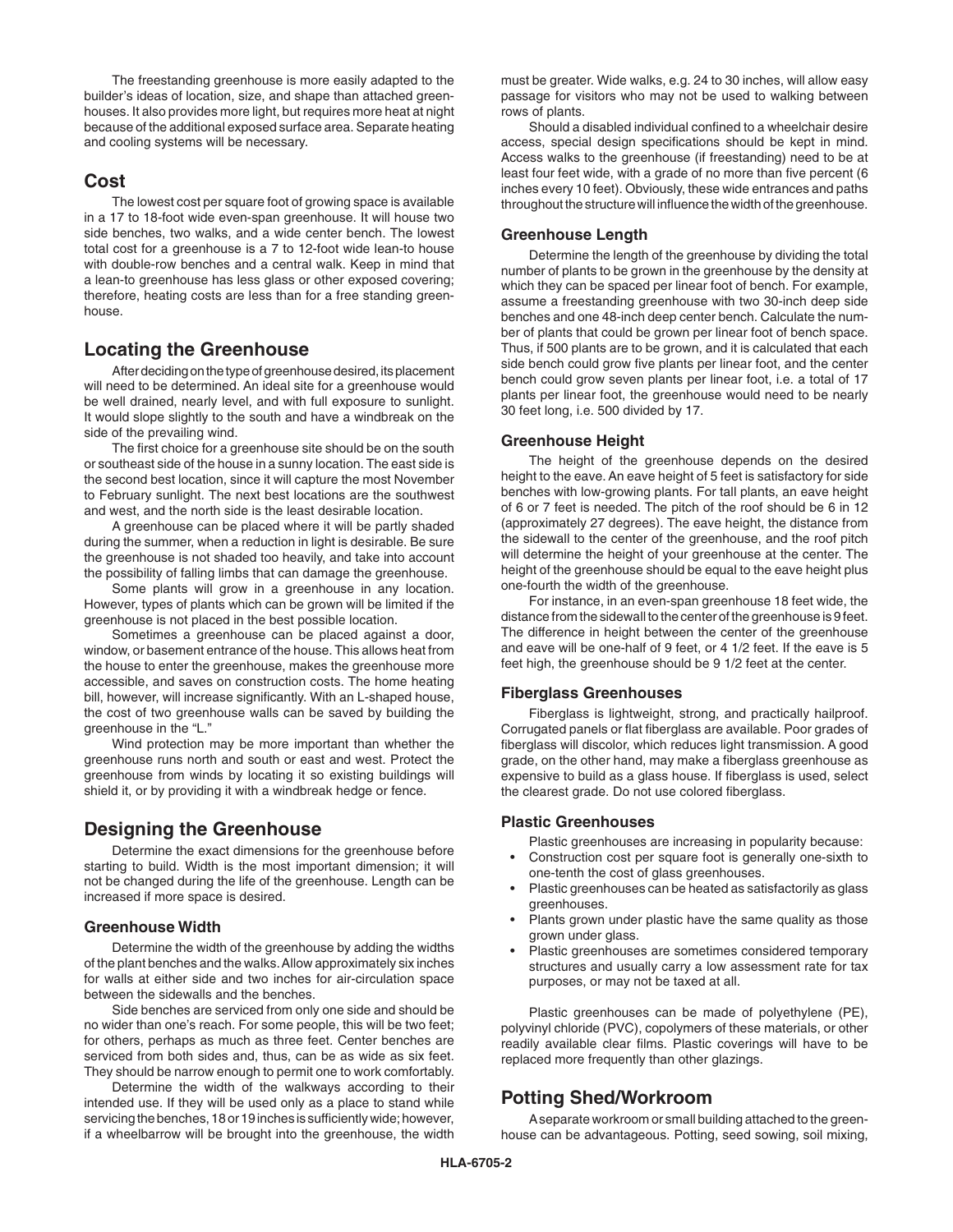etc. can be carried out while this room also serves as storage area for pots, growing media, stakes, pesticides, etc. Keep this building attached to the greenhouse so that during cold weather plants can be moved freely about without worry of freeze damage. Tropical plants may be injured or killed by temperatures less than 50°F.

The shed can be equipped with a bench for potting along with containers or bins to store media ingredients, such as peat moss, perlite, sand, etc. A small closet that can be locked is a good idea for the pesticides, particularly when pets or small children are present. Lastly, a sink with running water should be considered to simplify washing of pots, syringing of plants, and other chores that may be necessary.

### **Greenhouse Management**

#### **Heating**

Many types of heaters and heating systems are satisfactory for greenhouses. Consider the initial cost, operating expenses, and available fuel. Greenhouses can be heated efficiently with coal, electricity, gas, or oil. A space heater, a forced-air heater, a hot-water or steam system, or electric radiant heaters can be used. Radiant heat lamps over plants can be combined with soil heating cables under plants.

The required capacity of the heating system will depend on the size of the greenhouse, the insulating or "R" value of the glazing material, and the maximum difference between inside and outside temperatures.

Heating systems are rated in British thermal units (BTU) per hour. The company supplying the greenhouse should be able to configure an appropriately sized heating system.

First, find the temperature difference. This is the difference in degrees Fahrenheit between the lowest outside temperature and the minimum temperature to be maintained inside the greenhouse. For instance, to maintain a minimum inside temperature of 60°F with the coldest expected night temperature of -10°F, the temperature difference is 70°F. Next, calculate the number of square feet of exposed glazing in the greenhouse. Do not forget to add the areas of the sides and ends to the area of the roof.

Multiply the temperature difference by the number of square feet. For example, if a 20 by 100-foot greenhouse has a total of 3,400 square feet of exposed plastic, multiply 3,400 by 70 (the temperature difference) yielding 238,000.

Now, if the greenhouse is covered with two layers of plastic or glass, multiply the 238,000 by 0.8. If it is covered with only one layer, multiply by 1.2. This will calculate the required BTU per hour capacity of the heater. In the example, a two-layer greenhouse would be:

#### 238,000 x 0.8 = 190,400 BTU per hour

The type of heating system selected will depend on funds available to spend. The four types are:

- **Space heater.** For low-cost heating of small greenhouses, use one or more ordinary space heaters. (**WARNING: Gas, oil, or coal fired heaters need a fresh air supply for combustion as well as exhaust venting to avoid carbon monoxide and ethylene accumulation.**) Fans are also needed to improve circulation. In kerosene heaters use only high-grade (low sulfur) kerosene to avoid sulfur dioxide emission; the need for high ignition temperature is important to avoid carbon-monoxide and ethylene buildup.
- **Forced-air heater.** The best system for heating a small greenhouse is a forced-air furnace with a duct or plastic tube system to distribute heat. A thermostat can be used to control the temperature in the greenhouse.
- **Hot-water or steam heater.** A hot-water system with a circulator or a steam system linked with automatic ventilation

will give adequate temperature control. In many areas of Oklahoma, natural gas is readily available at a low cost. This fuel is ideal for hot-water or a central steam system. Steam has an advantage in that it can be used to pasteurize growing beds and potting soils. Hot water and steam systems provide more precise control over temperature fluctuations and tend to operate more quietly than forced-air systems.

• **Electric heater**. Overhead infrared heating equipment, combined with soil cable heat, provides a localized plant environment that allows plants to thrive, even though the surrounding air is at a lower than optimal temperature. Electric resistance type heaters are used as space heaters or as an integral part of a forced air system.

**Important:** Consider investing in a temperature alarm system which alerts the hobbyist to any power failures. These thermalarms are worth the investment, particularly when growing expensive plants such as orchids or other highly prized tropicals.

## **Ventilation**

Even during cold weather, a greenhouse can get too warm on bright, sunny days. Ventilation equipment, therefore, should be built into the greenhouse to control temperatures and humidity in all seasons. When using hand-operated roof vents, frequent temperature checks will be required. As outdoor weather changes, sashes must be opened and closed manually to keep plants from getting too hot or too cold.

Automatic ventilation eliminates manual work and is the best way to cool a greenhouse. If your greenhouse has roof vents, for example, a thermostat and electric motor will open and close the vents. Temperature sensitive hydraulic pistons can be used to open and close small side and roof vents. Since they offer automatic ventilation without relying on electricity, proper ventilation will be maintained, even during electrical outages. Fresh outside air is brought in through the side vents via convection as the warm air flows out through the roof vents. In addition to cooling the greenhouse, the change of air improves growing conditions. Responding to this air transfer, the thermostat will turn off and on to keep desired temperatures for plants. Circulating and exhaust fans provide good ventilation and are needed in both large and small greenhouses. Exhaust fans should be large enough to change the air in the greenhouse once every minute. To accomplish this, the capacity of the fan in cubic feet per minute at 1/8-inch static pressure should equal the volume of the greenhouse. The approximate volume can be calculated by multiplying the floor area by 7.

If the greenhouse is high enough, place the exhaust fan and the motorized intake louvers above the doors at opposite endwalls. This will exhaust the hottest, most humid air and prevent a direct draft on the plants near the intake.

Fan and duct ventilation can also be used for automatic greenhouse heating and ventilation. Plastic ducts are suspended by wires or straps from the roof of the greenhouse. The fan-heater-louver unit gives positive air flow, and the polyethylene duct distributes the incoming air evenly throughout the house.

## **Shading the Greenhouse**

When protection from the sun is needed, use rollup screens of wood or aluminum, polypropylene shade cloth, vinyl plastic shading, or paint-on materials. Rollup screens are available with pulleys and rot-resistant nylon ropes. These screens can be easily adjusted from outside the greenhouse, as weather and sunlight vary.

Polypropylene shade cloth can be purchased in custom sizes, in black or green, and in 30 to 100 percent light transmission. These fabrics can be secured with rope or hooked onto the greenhouse by grommets woven into the binding.